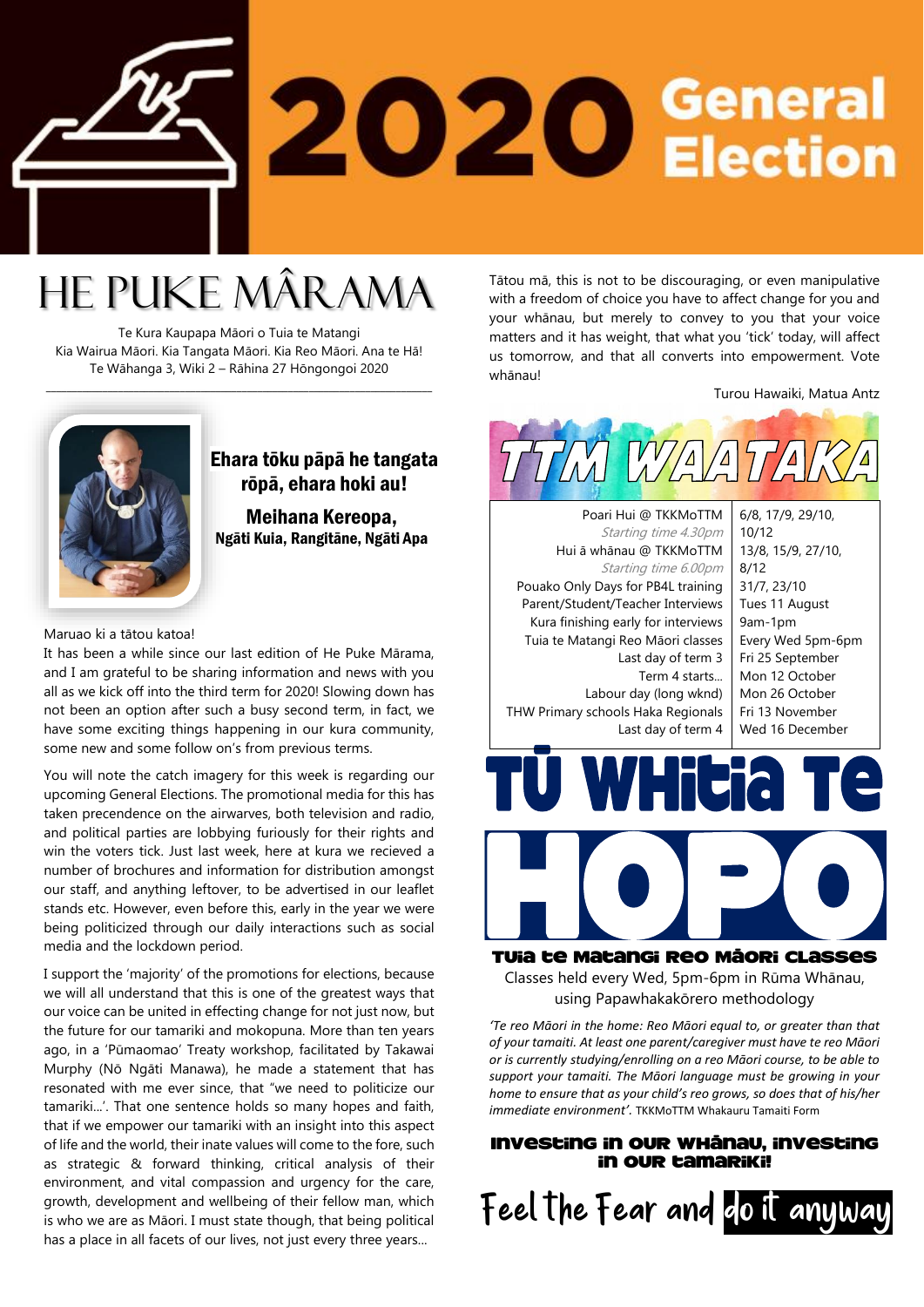

[R] Ohu (working Group) have been reduced to three groups, at one stage we had eight and more. The rationale behind the reduction as explained in our hui whānau earlier this year is to have Ohu that directly improve the ākonga environment, these are the Ohu Ka Nekeneke - Sports in and out of kura time. Ohu Mā te Huruhuru Ka Rere - Fundraising to provide more opportunities for our tamariki. Ohu Tuia te Rangi, Tuia te Whenua - Policies that helps keep the kura, akonga and kaimahi safe. Policies that have been created from the Ohu Tuia te Rangi, Tuia te Whenua will usually be accepted at a hui whānau. Again in the inactivity of an Ohu, the Poari will cover what's needed.

The consistent participation and activity of whānau in these key aspects of Kura Kaupapa contributes to the harmony of our Kura environment. The basic attendance at Hui Whānau active participation in Ohu and Reo in the homes are part of the simple agreements that each whānau made when they enrolled into Te Kura Kaupapa Māori o Tuia te Matangi.

The goal is to have 100 percent participation of whānau in these key areas to improve the student teaching and learning environment, to increase student participation and achievement and to avoid disharmony in our daily kura environment through active participation.







He Piiiiki mihi ki ō tātou tuakana ākonga, a Kaiurungi! A huge shout-out to our tuakana, Kaiurungi, for an awesome, well organised Matariki Wānanga at the end of last term. You displayed great leadership and organisation, and we look forward to what next you have in store for us all! Special mention to our Māmā Sophz, who supported them from inception to debrief, bringing everything full circle!



In a couple of weeks on Tuesday 11 August, we will be holding Parent/Student/Teacher Interviews, here at TKKM o Tuia te Matangi. Please read carefully below to find out how to secure your interview times etc.

- $\triangleright$  All Interviews will be held at the Church of Christ, behind the kura, in the hall. If you are sure where this is, please call the tari for directions.
- $\triangleright$  Interviews will work in slots starting at 1.30pm 6pm.
- ➢ Interviews will be 10 minutes long, please be on time, or you may miss out
- ➢ These interviews are for parent, student and pouako. Please make sure your tamaiti attends with you.
- ➢ There will be a break time from 4pm-4.20pm.
- ➢ At the end of this pānui is a wātaka return slip. Please mark which time you would like your interview, and we will confirm availability shortly following. Alternatively or also, you may leave your preference on the RAUKURA facebook page also, just remember to include all the details.
- ➢ If you misplace the wātaka return slip, please call Whaea Janis in the tari, and she will be able to go through the time schedule and book you in.

# lau mai Tauti mai

Last Tuesday we welcomed Puhi Ariki Tākao, Moana, Tane, and Lily Williams to TKKM o Tuia te Matangi. Puhi Ariki will be attending with her tuakana, Ngā Muka, and the Williams tamariki have transferred to us from Te Pouahi, at Nelson Central School.

Puhi Ariki, Tane and Lily will be joining Kaiahipua with our Māmā, and Moana will be in Hoewaka with Whaea Treena.

Nei rā te owha atū ki ngā whānau Herangi-Hemi, Tākao, me te whānau Williams – nau mai, tauti mai!

# UNIFORM ALER

I have found myself having to spend quite a lot of time speaking with ākonga, mainly boys about their footwear, as it is definately not correct or part of the uniform code. I want to reiterate again that

Tuia te Matangi aligns

to a specific uniform code, and expect that

whānau are supporting their tamariki to wear this correctly. In those times, a note can be sent to kura to let pouako know. If this is the case for your tamaiti, please send a note to kura or ring the tari to let Whaea Janis know and pass on.